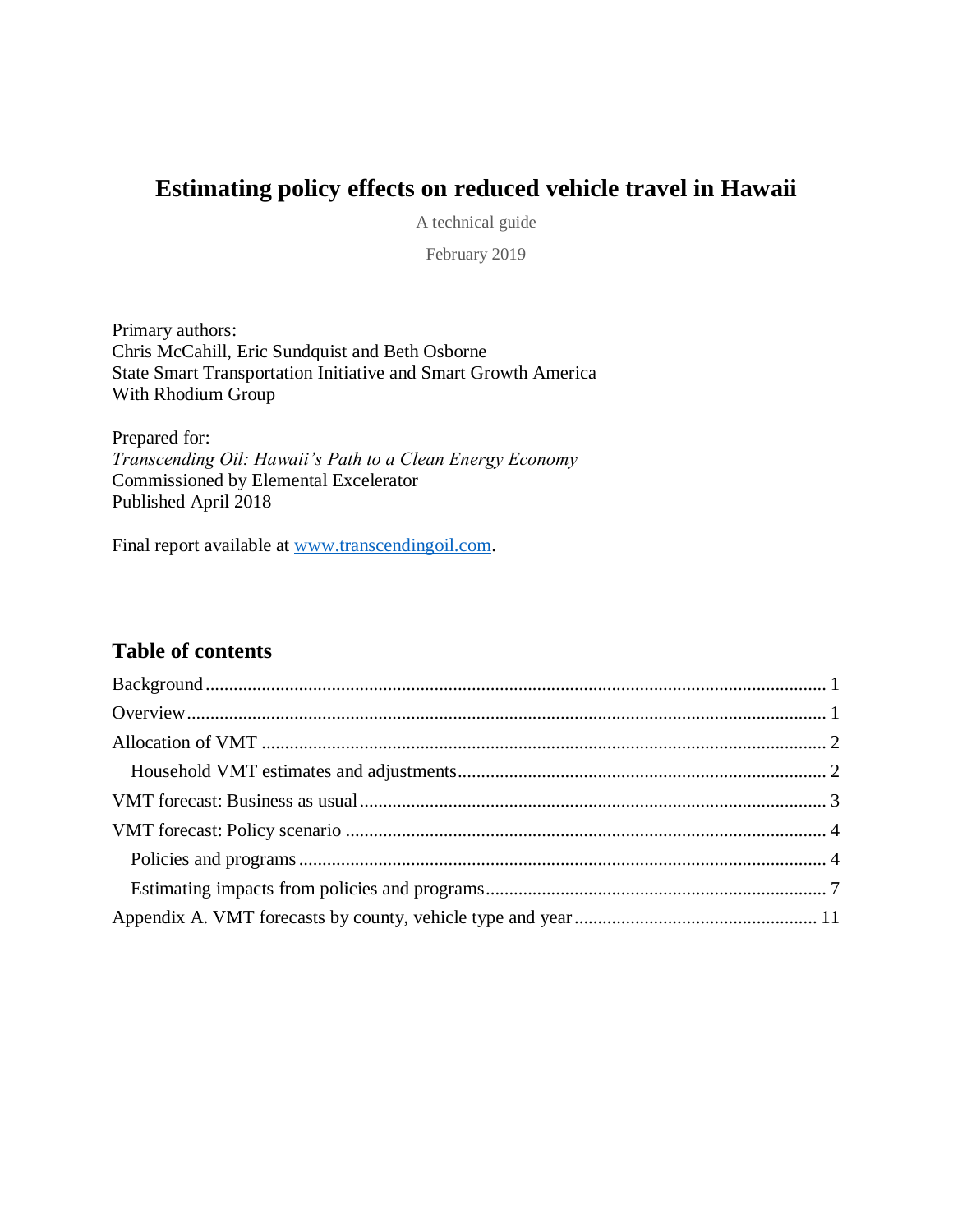# <span id="page-1-0"></span>**Background**

This report describes methods for estimating future vehicle miles traveled (VMT) in Hawaii under two conditions: 1) business as usual, and 2) a policy scenario, developed by our team as a framework for the State of Hawaii to meet its ambitious climate goal of 100 percent clean energy by 2045.

The overarching strategy for reducing transportation emissions from ground transportation in Hawaii includes a major shift toward zero emissions vehicles—namely, electric vehicles powered by clean energy. The slow pace of this transition paired with increasing travel demand, however, will likely pose a major challenge to meeting the state's climate goals. This report focuses on policies for managing and reducing travel demand—land use regulations, increased transportation options, and transportation pricing mechanisms—and ties those policies to their likely impact on VMT, based on current trends and knowledge from related research. This ambitious policy scenario reduces vehicle travel demand by an estimated 7.3 percent by 2045, even after accounting for population growth.

# <span id="page-1-1"></span>**Overview**

Using current VMT estimates from Hawaii DOT and other sources of data, we allocate total VMT among different counties and sources (e.g., households, transit, and freight), then develop VMT forecasts based on the following key components (described in more detail below):

- 1. Analysis of existing land use patterns and estimated household VMT production.
- 2. Adjustments to account for additional VMT from transit, commercial, and fleet vehicles.
- 3. Assumptions about possible changes in land use, infrastructure, and transportation policy over a 30-year period, under business as usual and policy scenario conditions.
- 4. Estimates of the effects of those changes on VMT production based on knowledge from existing literature.

Based on our analysis, VMT is expected to increase from 11,132 million in 2016 to 12,978 million in 2045 (a 16.6 percent increase) under business as usual conditions. Under our policy scenario assumptions, which include bold changes in land use, non-auto transportation options, and transportation pricing, VMT could be reduced by 7.3 percent below current levels by 2045, a 20.5 percent reduction from business as usual. These forecasts are depicted in Figure 1, along with historical estimates from Hawaii DOT and adjusted estimates from USDOT. Final estimates of VMT by county and source are shown in Appendix A under business as usual and policy scenario conditions.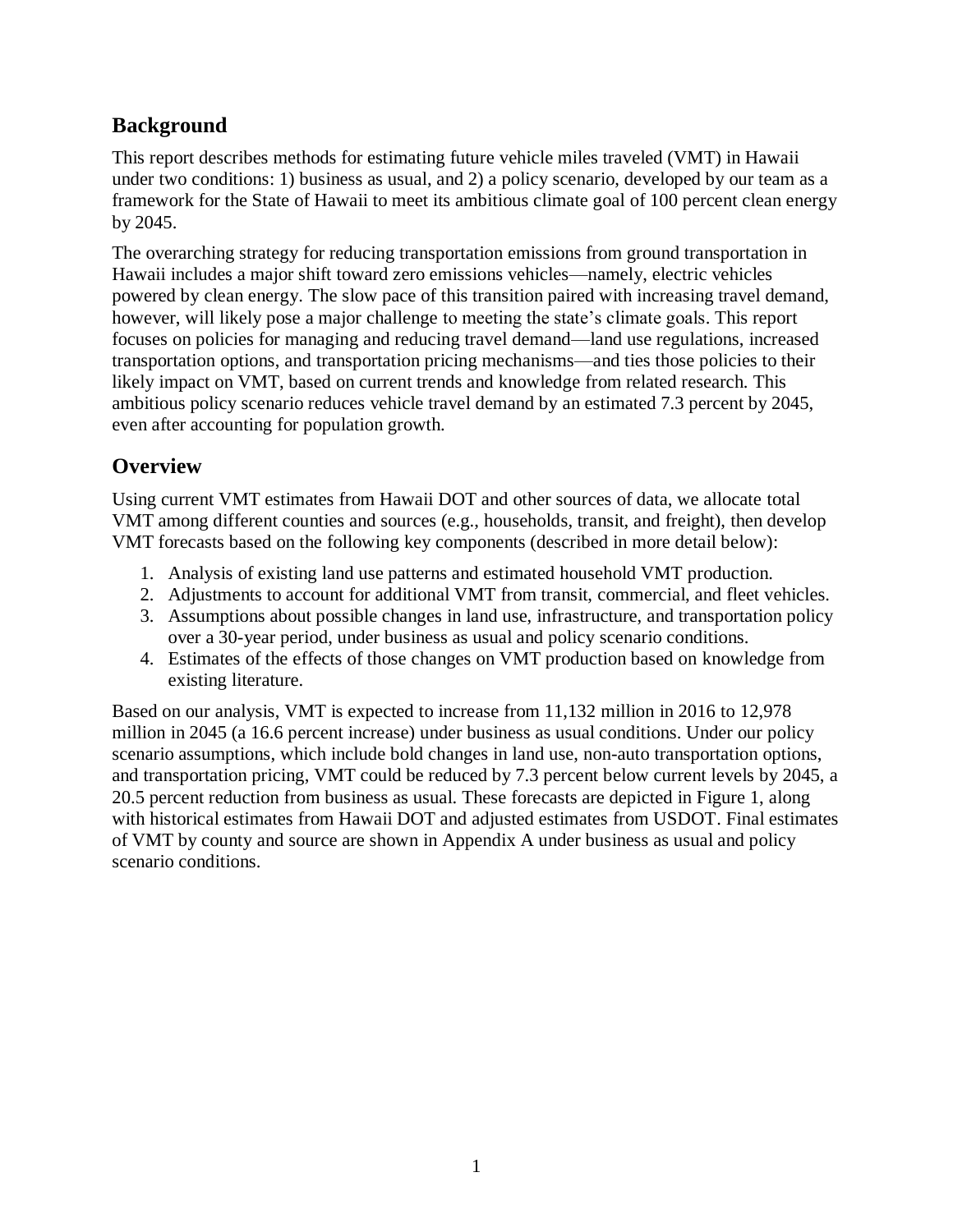

*Figure 1. Total VMT forecasts under business as usual and policy scenario conditions*

# <span id="page-2-0"></span>**Allocation of VMT**

 $\overline{a}$ 

The total statewide VMT estimate from Hawaii DOT is 11,132 million in 2016. Our team broke this down by source and county as follows:

- Household VMT, representing personal travel, is estimated at the block-group level using data and methods described below, then aggregated up to the county level.
- Statewide transit VMT (bus and paratransit) is based on estimates from U.S. DOT.<sup>1</sup>
- Statewide truck VMT is based on the ratio of registered trucks to registered non-bus/nontruck vehicles (passenger cars, light trucks, fleet vehicles and motorcycles), assuming each truck travels twice as many miles as other vehicles, on average.<sup>2</sup>
- The remaining unaccounted for VMT is classified as "other," comprised mainly of lightto medium-duty fleet and commercial vehicles.
- Total non-household VMT is distributed among the counties in proportion to household VMT (except for those related specifically to Honolulu rail).

#### <span id="page-2-1"></span>**Household VMT estimates and adjustments**

To estimate household VMT under current and future conditions, we rely on several data sources:

<sup>1</sup> Federal Transit Administration, 2016 service data, [https://www.transit.dot.gov/ntd/data](https://www.transit.dot.gov/ntd/data-product/2016-service)[product/2016-service](https://www.transit.dot.gov/ntd/data-product/2016-service)

 $2$  State of Hawaii Data Book, 2015, Section 18 – Transportation, [http://dbedt.hawaii.gov/economic/databook/2015-individual/\\_18/](http://dbedt.hawaii.gov/economic/databook/2015-individual/_18/)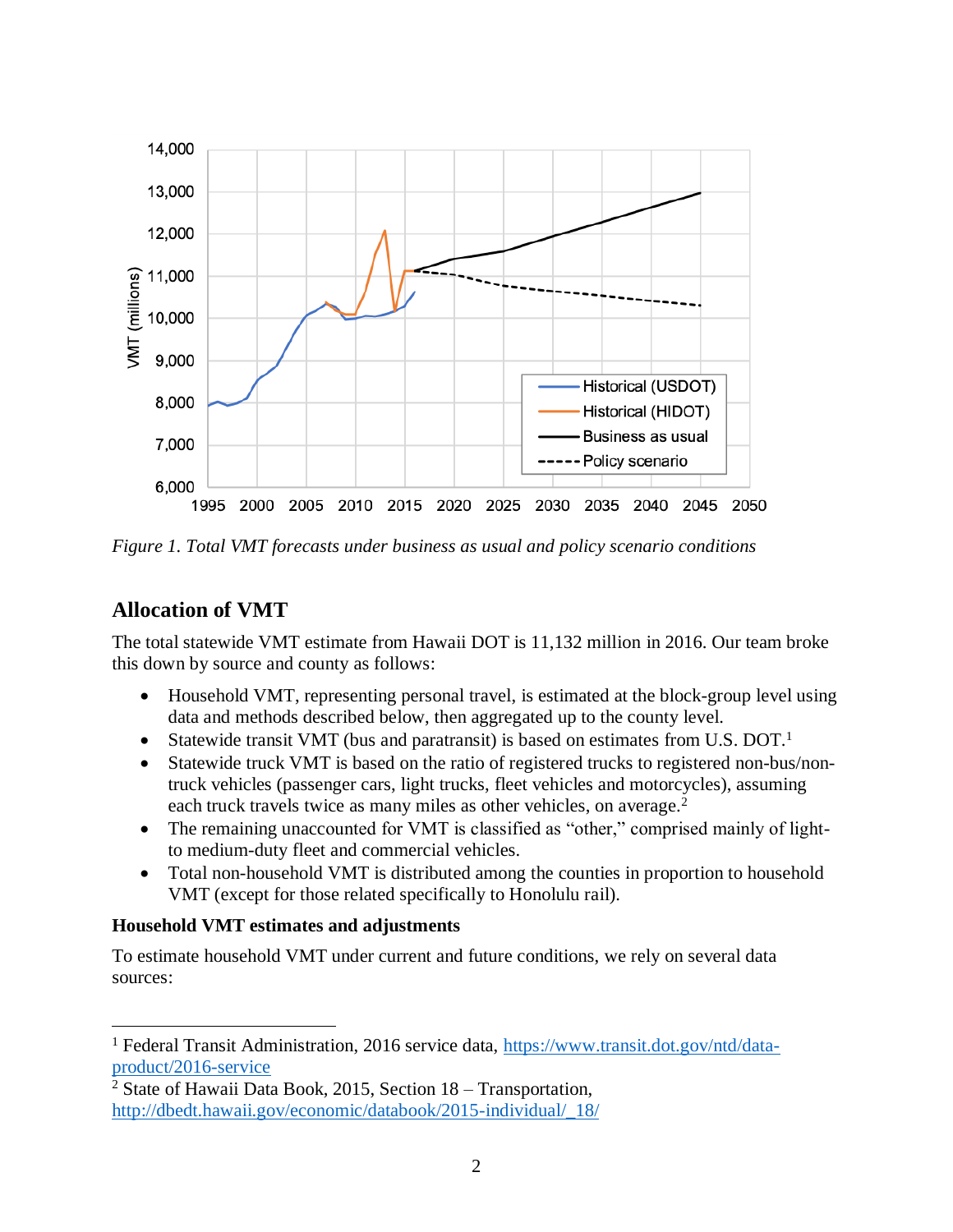- The Hawaii Department of Business, Economic Development and Tourism (DBEDT) for forecasts of residents and de facto population by county.<sup>3</sup>
- The U.S. Census for the current number of households by block group.
- The Center for Neighborhood Technology (CNT) H+T Index for estimates of average household VMT by block group, developed estimating household transportation costs.

We first derive a *population factor* and 30-year growth rate for each county using data provided by DBEDT. Population factors are used to inflate the number of households reported by the Census to account for visitors and part-time residents, based on the ratio of de facto population to residents over the 30-year growth period. For example, a population factor of 107 percent for Honolulu County indicates that the number of households reported in the Census must be multiplied by a factor of 1.07 to estimate the de facto number of households. The 30-year growth rate lets us estimate the number of households in the forecast year and allocate that growth among different area types.

We identified three area types for classifying each block group based on the average VMT per household, reported by CNT, as follows:

- A: Low-VMT areas (<17,500 vehicle miles per year).
- B: Medium-VMT areas (17,500 to 22,500 vehicle miles per year).
- C: High-VMT areas  $(> 22,500)$  vehicle miles per year).

Using current Census data and population factors from DBEDT, we estimate the number of households in each area type, as shown in Table 1. These numbers form the foundation of our scenario forecasts, for which we assume that population growth occurs within certain area types, without linking that growth to specific block groups.

|          |        | Total households (de facto) | <b>Population</b> | 30-year |        |  |
|----------|--------|-----------------------------|-------------------|---------|--------|--|
| County   | o      |                             |                   | factor  | growth |  |
| Hawaii   | 482    | 6,433                       | 62,609            | 107%    | 52%    |  |
| Honolulu | 80,715 | 101,078                     | 140,066           | 104%    | 12%    |  |
| Kauai    |        | 372                         | 27,381            | 124%    | 32%    |  |
| Maui     |        | 11,854                      | 53,442            | 122%    | 37%    |  |

*Table 1. Current household distribution by land use type and county, with population factors and 30-year growth rates*

# <span id="page-3-0"></span>**VMT forecast: Business as usual**

 $\overline{a}$ 

*Under business as usual conditions, our analysis assumes that future growth in each county will occur in similar patterns to the growth over the last 15 years (*

Table 2), and that all households experience an average four percent decrease in VMT by 2045, based on the 1.4 percent average decrease experienced between 2007 and 2016.

<sup>3</sup> DBEDT, Population and Economic Projections for the State of Hawaii to 2045, <http://dbedt.hawaii.gov/economic/economic-forecast/2045-long-range-forecast>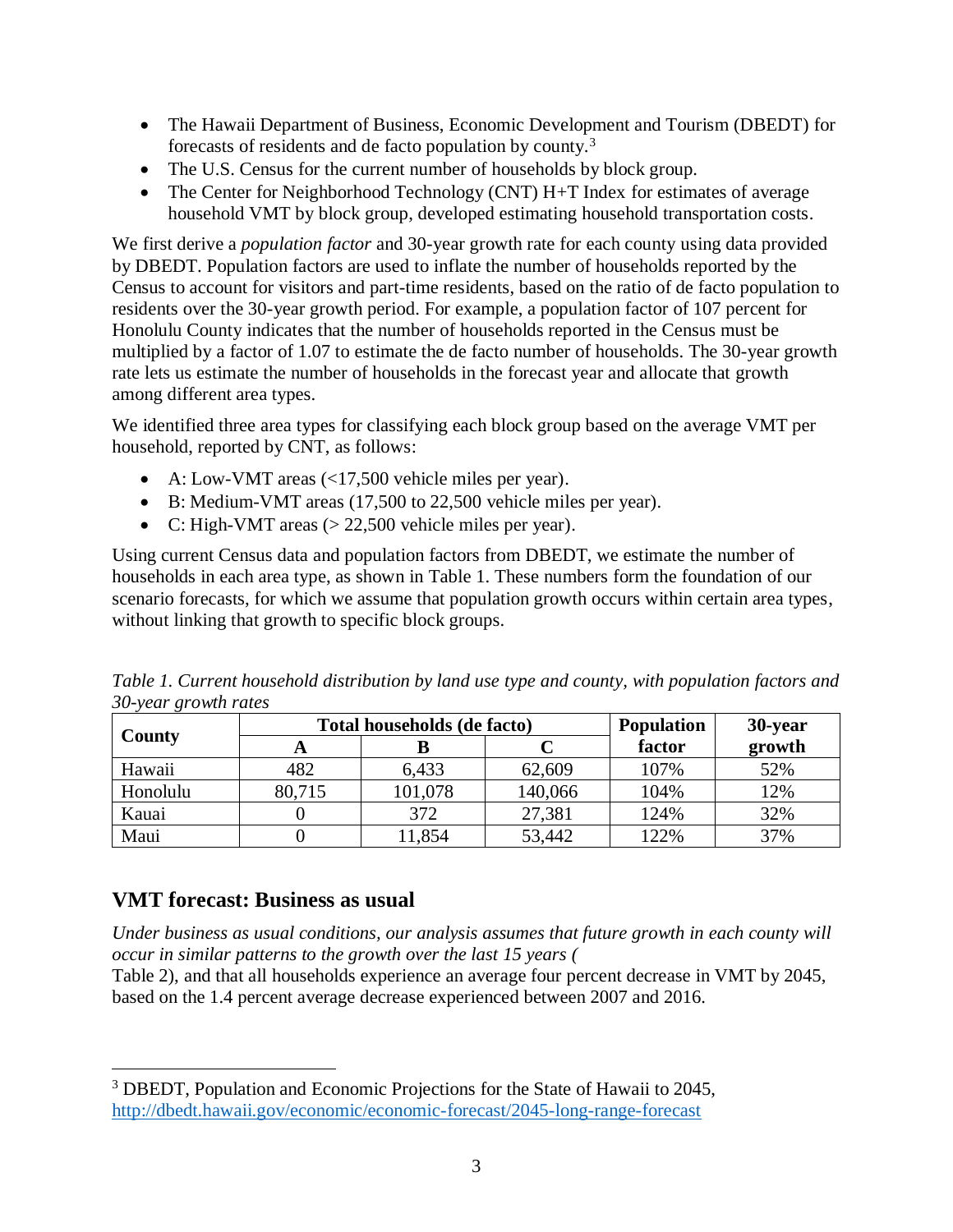|          |         | Total households (de facto) |         | Share of new growth <sup><math>a</math></sup> |     |      |  |  |
|----------|---------|-----------------------------|---------|-----------------------------------------------|-----|------|--|--|
| County   |         |                             |         |                                               |     |      |  |  |
| Hawaii   | 482     | 6,334                       | 98,930  | 0%                                            | 0%  | 100% |  |  |
| Honolulu | 102,494 | 115,923                     | 143,419 | 54%                                           | 37% | 8%   |  |  |
| Kauai    |         | 372                         | 36,187  | 0%                                            | 0%  | 100% |  |  |
| Maui     |         | 23,762                      | 65,783  | 0%                                            | 49% | 51%  |  |  |

*Table 2. Future growth patterns under business as usual conditions*

a. 30-year growth rates are based on density classes (0 to 4, 4 to 12, and 12 or more households per acre) rather than VMT classes, due to the available historical data and the close relationship between density and household VMT.

This growth also contributes to density increases, which lower VMT in certain areas. To estimate density increases, our analysis assumes all new households in area type A would be infill development, resulting in a proportional density increase, and one-in-four households in area type B would infill development. These assumptions are based on the relative difficulty of greenfield development in denser area type A, compared area type B, where more undeveloped land exists.

Our business as usual forecast assumes that non-household VMT increases in proportion to household VMT, within each county. It also assumes Honolulu's high capacity rail project reduces VMT by 158 million each year beginning in 2025. This value is the difference between the no-build scenario and the fixed guideway alternative in the HHTCP Final EIS, multiplied by 365 to convert from daily to annual VMT. We use the more conservative (low-end) VMT reduction.

# <span id="page-4-0"></span>**VMT forecast: Policy scenario**

## <span id="page-4-1"></span>**Policies and programs**

Our recommendations are aimed at reducing total VMT across Hawaii through a three-pronged approach involving:

- Limiting outward growth in high-VMT areas;
- Improving opportunities for compact mixed-use growth in low-VMT areas;
- Improving non-auto transportation options and incentives.

This aim can be achieved by pursuing the following specific programs and policies.

## *Transportation demand management*

The term transportation demand management (TDM) often refers to employer-based programs that encourage employees to carpool, use transit, walk, bike, and occasionally work from home. These programs are important for reducing VMT and, with it, energy consumption and demand. TDM should be an overarching suite of policies and programs that goes beyond the traditional employer-based approach to include a larger group of stakeholders through the establishment of a transportation management association (TMA), an organization of employers, businesses and local governments. Citywide, TDM can include anything that reduces the overall length and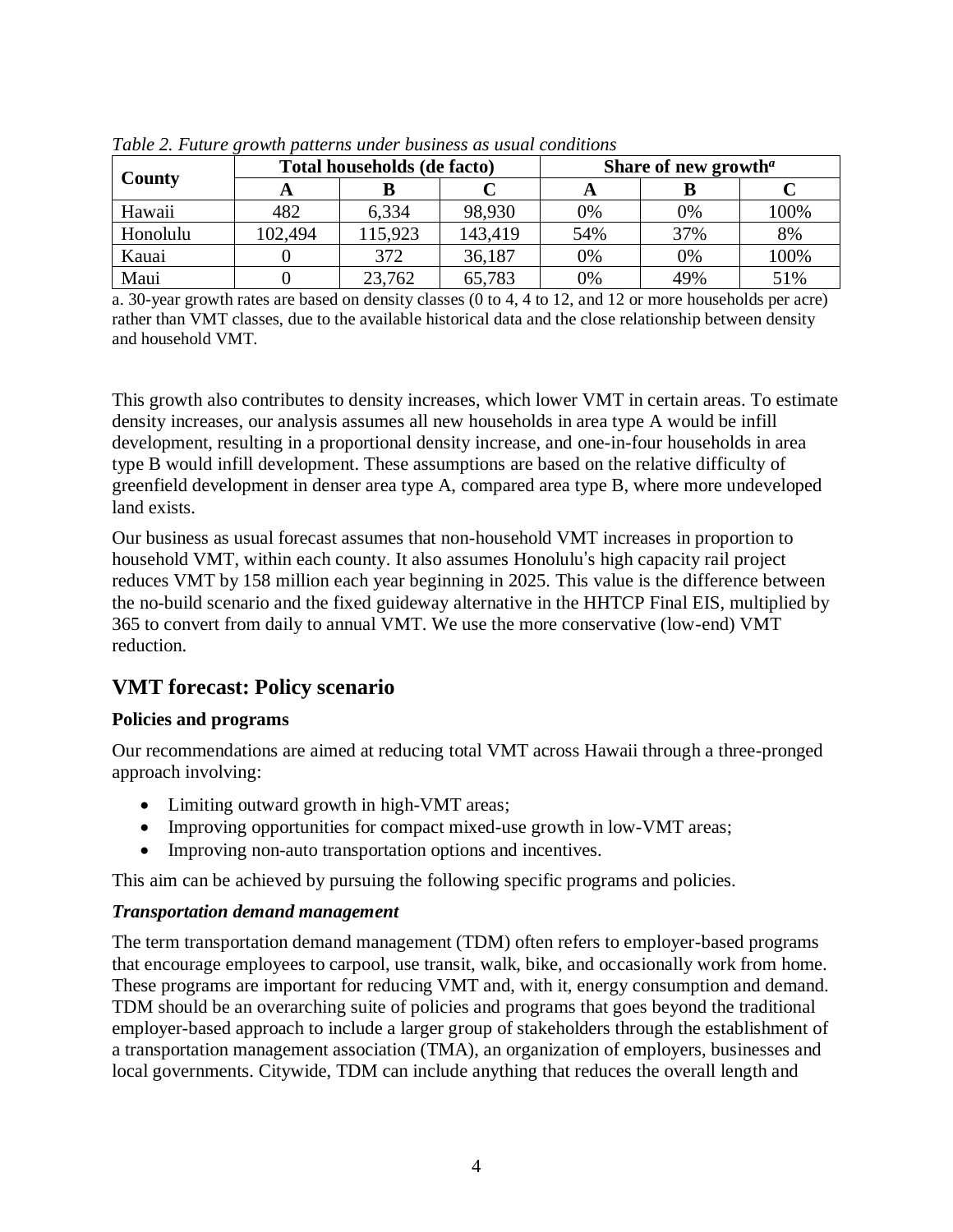frequency of vehicle trips—land use changes, more direct connections, transit enhancements, bicycle and pedestrian facilities, parking constraints and pricing mechanisms.

## *Land conservation*

The last 15 years of growth in Hawaii and Kauai Counties has occurred mainly at densities below four units per acre, where each household contributes around 25,000 vehicle-miles per year. In contrast, half of the growth in Maui County and one-third of the growth in Honolulu County were at densities between four and 12 units per acre, where each household contributes around 20,000 vehicle-miles per year, and half of the growth in Honolulu County was at densities above 12 units per acre, where each household contributes only around 15,000 vehiclemiles per year.

Urban growth boundaries (like those in Oregon) and other land conservation policies can limit the amount of low-density, outward growth, minimizing the amount of new VMT added, while simultaneously concentrating growth in already-developed areas where densities will gradually increase.

To achieve the VMT reductions needed to support a clean energy future, our policy scenario assumes no new homes be added in area type C (high-VMT) and that 70 percent of growth in Honolulu County will be in area type A (low-VMT). These policies, alone, account for roughly 16 percent of our total estimated VMT reduction.

## *Compact, mixed use planning and zoning*

Compact, mixed use development patterns put people closer to destinations and opportunities, often giving them the options of driving shorter distances, walking or biking. Compact areas also support transit use. Zoning policies (e.g., form-based codes or "SmartCodes") can both enable and encourage denser, mixed-use development in suburban areas throughout the state. Moreover, without the appropriate zoning policies in place, concentrated inward growth may not be possible or it might take place in more segregated land use patterns that still require longer trips, usually by automobile.

To achieve the VMT reductions needed to support a clean energy future, our policy scenario assumes that all new growth will occur in pockets of compact, mixed-use development. In Hawaii and Kauai Counties, very little of this development style currently exists so it should grow around existing medium density centers (area type B). In Honolulu and Maui Counties, density and land use mixing will increase in area type B and to a limited extent in Downtown Honolulu (area type A).

# *Parking management*

Parking reform is an essential component of compact, mixed use growth, and travel demand management. Research shows the parking is consistently oversupplied (typically by around 30- 50 percent for residential parking). These excess parking spaces take up considerable amounts of space and drive up construction costs by \$15,000 to \$60,000 per space, making compact development more difficult. Research also shows that parking is one of the most important factors affecting people's decision to drive, particularly when there are other reasonable travel options available. Parking management strategies typically fall into two related categories: 1) reforming zoning codes to eliminate excessive minimum parking requirements and 2) ensuring that users pay parking costs directly.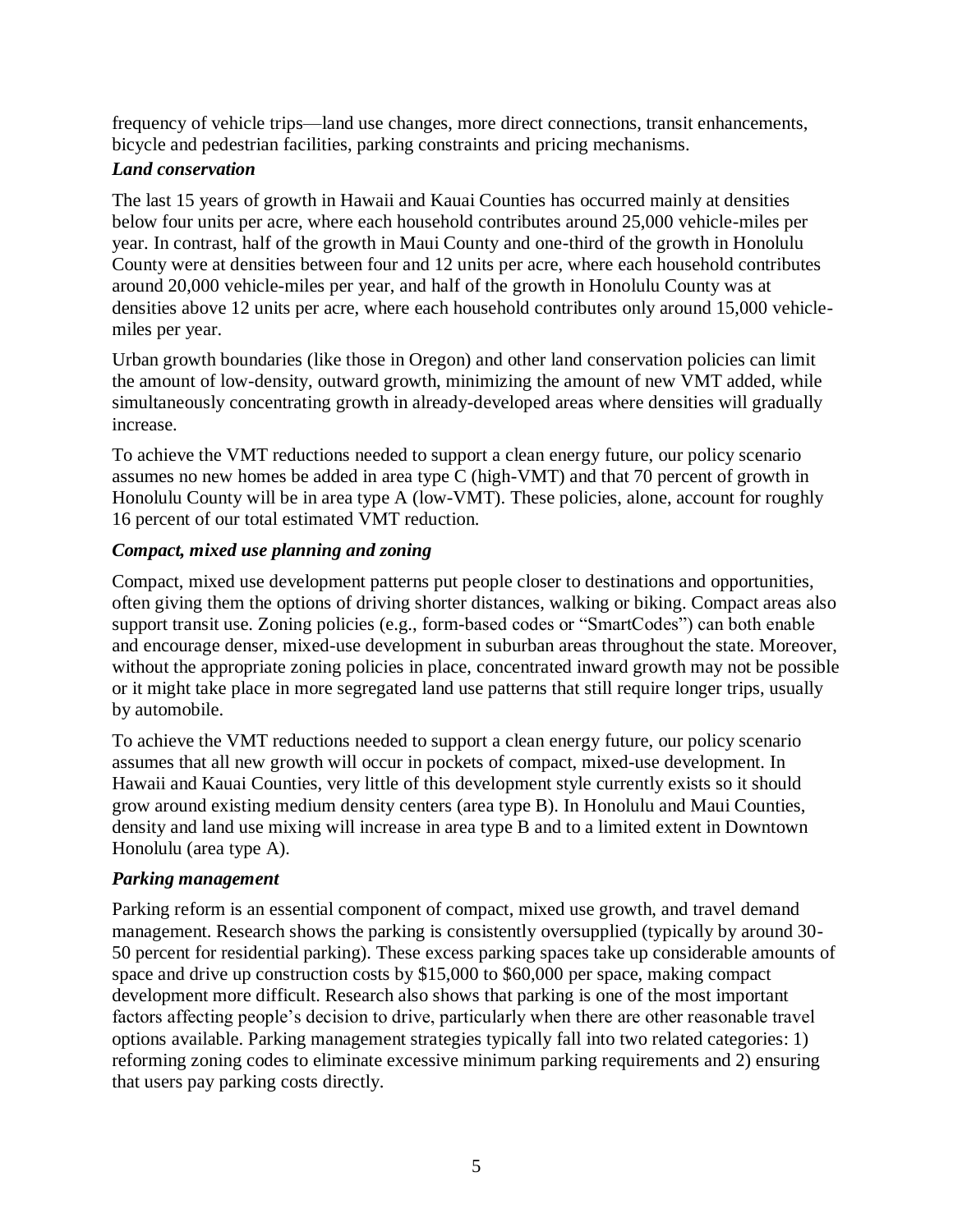Local governments can eliminate or reduce parking requirements for new developments, price public parking accordingly and regulate existing parking through transportation demand management programs. They can also implement policies that encourage employers and private building owners to "unbundle" parking costs from wages, rents, and the prices they charge for goods and services.

To achieve the VMT reductions needed to support a clean energy future, our policy assumes aggressive parking management policies are implemented in Downtown Honolulu (area type A), restricting its availability and roughly doubling direct user costs in monetized terms. Moderate parking management policies should also be implemented across all of area type B. Parking policies, alone, account for roughly 29 percent of our total estimated VMT reduction.

#### *Subdivision ordinance reform*

Newer subdivisions often lead to disconnected streets characterized by cul-de-sacs and hierarchal, tree-like patterns. These layouts increase travel distances between homes and key destinations, which lengthens drives, makes make walking and biking unrealistic travel options and increases energy consumption. In contrast, dense, highly connected street networks typically provide more direct routes, make walking and biking safer and more convenient, and provide better access to transit. Existing street networks can sometimes be reconnected through capital investment programs (as in Charlotte, North Carolina) but a less expensive and often more politically viable option can be ensuring that new roads are highly connected through subdivision ordinances specifying maximum block lengths.

Our policy scenario assumes that, through such programs, street connectivity increases by 20 percent in existing area type B of Honolulu and Maui Counties and by 10 percent in Downtown Honolulu (area type A). These policies account for roughly four percent of our total estimated VMT reduction.

## *Non-auto transportation improvements*

People often drive even short distances because they do not have access to quality transit or sufficient walking and biking facilities. Sidewalks, protected bike lanes, and safer more frequent road crossings can make walking and biking more attractive options for people who are interested in walking or biking but concerned about safety. These people make up about 60 percent of the population with regard to bicycling. These kinds of improvements overlap considerably with network improvements described above. They can become part of a Complete Streets program, Safe Routes to Schools program, general road maintenance and roadway design standards or development review.

Transit enhancements can include new service, more frequent service, more efficient routes, better first- and last-mile connections to transit, more comfortable waiting areas, real-time arrival information, and fare reductions.

To achieve the VMT reductions needed to support a clean energy future, our policy scenario assumes that people's access to transit increases by 40 percent in area type B of Hawaii and Kauai Counties and by 10 percent area types A and B of Honolulu and Maui Counties (in addition to Honolulu's planned high capacity rail project). This additional transit service account for roughly two percent of our total estimated VMT reduction.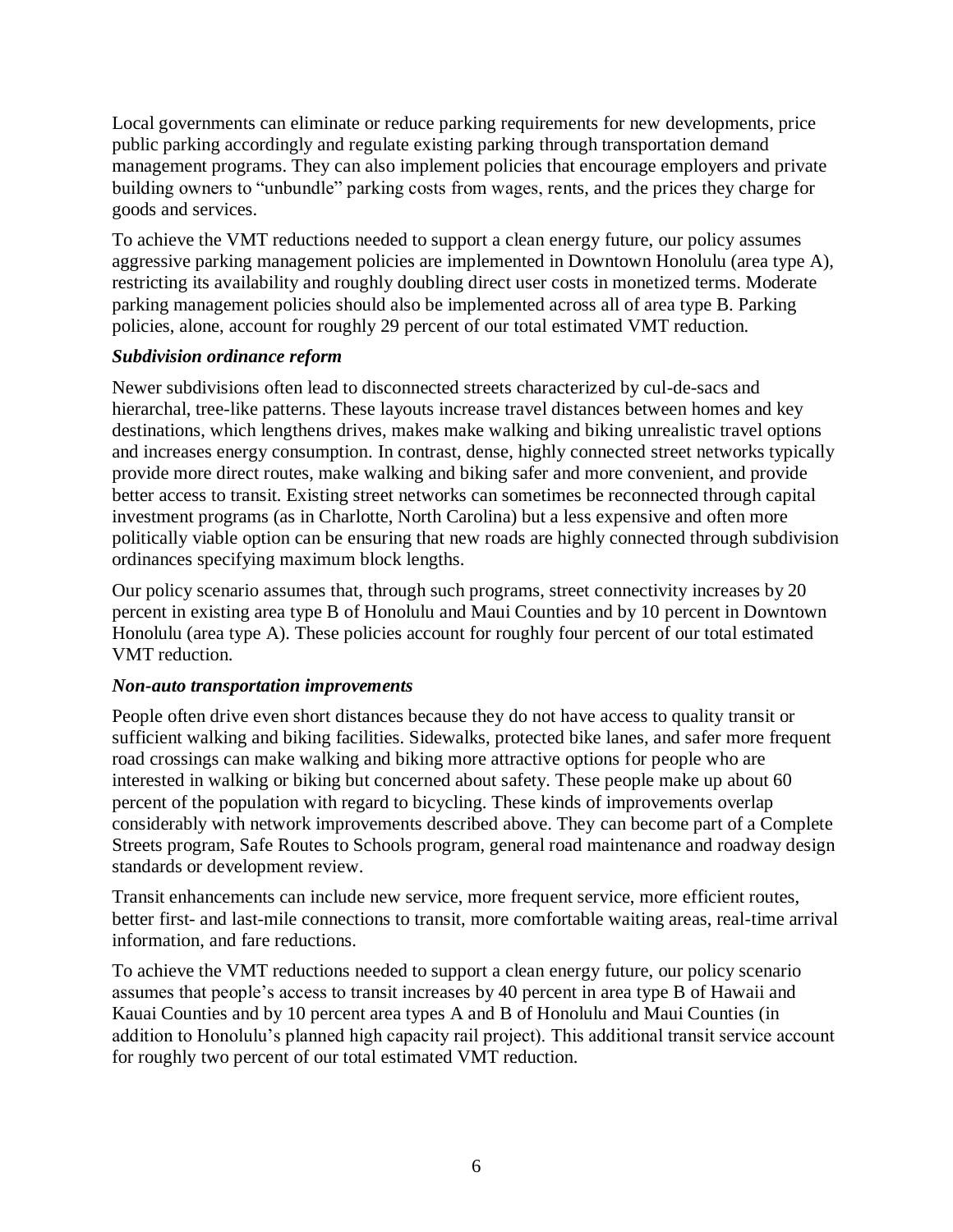#### *Road or mileage pricing*

Governments can manage vehicle travel demand through pricing mechanisms like congestion charges in urban areas, mileage-based road pricing, increased taxes on gasoline, and other road user fees. Private entities can also play some role through programs like pay as you drive insurance. Pricing mechanisms are most effective when the costs are incurred directly, as with congestion pricing or tolling, rather than being rolled into weekly, monthly or annual fees. Government could also help people understand transportation cost by unveiling those costs through real-time tracking tools—much like how people today use applications to track and compare travel time options or car dashboards that show real-time fuel use.

To achieve the VMT reductions needed to support a clean energy future, our policy scenario assumes that road or mileage pricing increases the cost of driving by 50 percent statewide. That increase is in addition to offsets for any potential decreases in the cost of driving due to lower gas prices, more fuel-efficient vehicles, or less expensive alternative energy sources. This level of pricing accounts for nearly half of our total estimated VMT reduction.

#### <span id="page-7-0"></span>**Estimating impacts from policies and programs**

We quantify the potential impacts of each of the policies and programs described above by estimating their effect on specific related impacts, based on knowledge of their relationship to VMT from research and literature. For example, we know that a ten percent increase in density is associated with a one percent decrease in average household VMT. Each of the policies and programs is related to specific impacts described in Table 3. These impacts were chosen because we can associate them with specific changes in VMT, described as elasticities below.

| Policy or program                      | <b>Related impacts</b>                        |
|----------------------------------------|-----------------------------------------------|
| Land use preservation                  | Inward growth $(+$ density)                   |
| Compact, mixed use planning and zoning | Inward growth $(+)$ density); land use mixing |
| Parking reform                         | Parking cost                                  |
| Subdivision ordinance reform           | Street design/connectivity                    |
| Non-auto transportation improvements   | Street design/connectivity; Access to transit |
| Road or mileage pricing                | Road/mileage cost                             |
| Traffic impact assessments             | Inward growth $(+)$ density); Street          |
|                                        | design/connectivity; Access to transit        |

*Table 3. Related impacts associated with policies and programs*

In developing our policy scenario, we made assumptions about: 1) where future growth would occur by area type, and 2) what kinds of changes would occur within each area type. For instance, we assume that all new growth in Hawaii County will occur in area type B (compared to zero percent under the business as usual conditions). Given the limited size of area type B under current conditions, this requires approximately 20 percent of the current area type C to become area type B (representing densification and other changes to the built environment). That leaves approximately 55,000 existing households in area type C and 50,000 new households in area type B. Growth patterns for each county are shown in Table 4.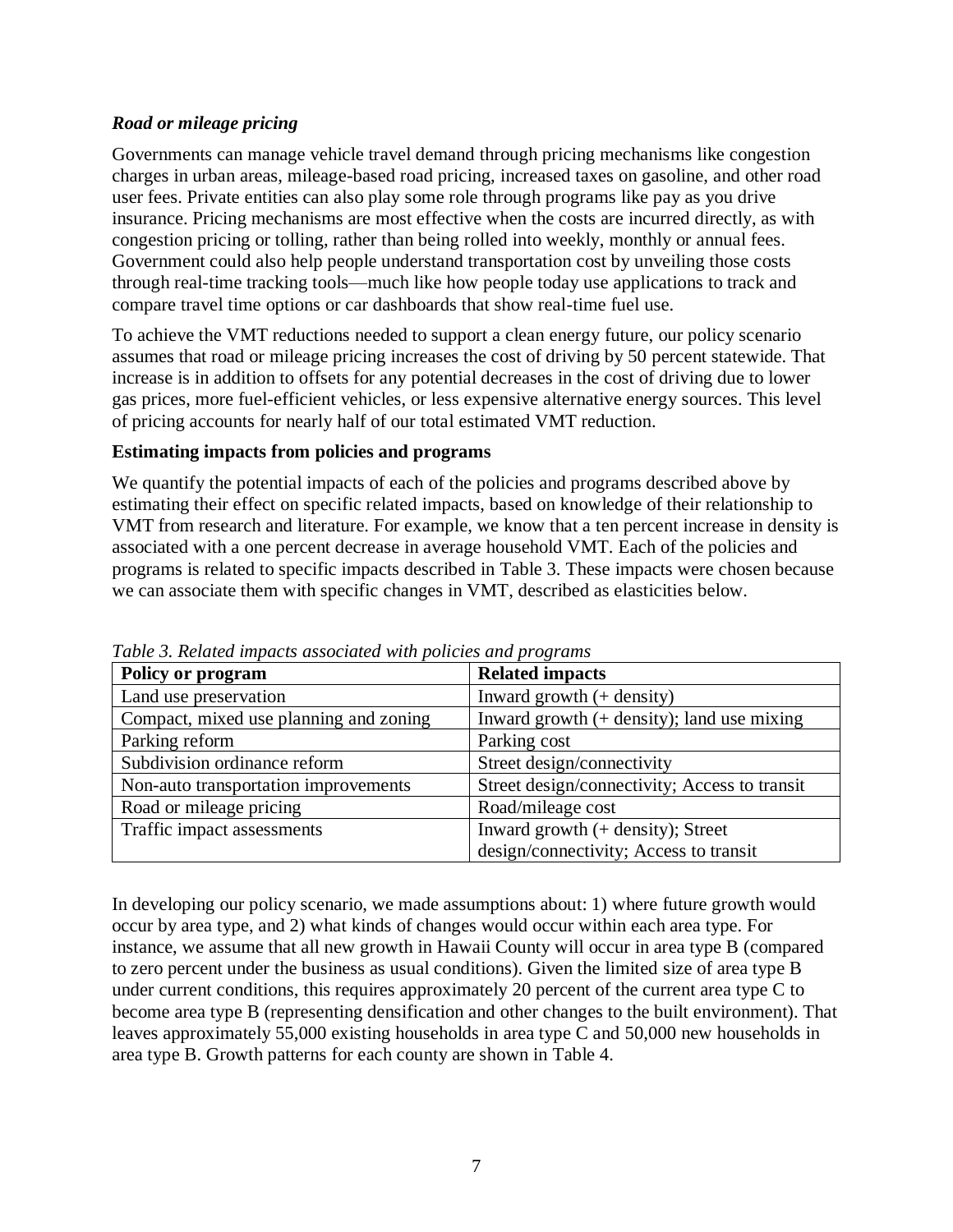|               |         | Total households (de facto) |         | Share of new growth |      |        |  |
|---------------|---------|-----------------------------|---------|---------------------|------|--------|--|
| <b>County</b> |         |                             |         |                     |      |        |  |
| Hawaii        | 482     | 49,899                      | 55,365  | 0%                  | 120% | $-20%$ |  |
| Honolulu      | 108,699 | 113,072                     | 140,066 | 70%                 | 30%  | 0%     |  |
| Kauai         |         | 10.938                      | 25,620  | 0%                  | 120% | $-20%$ |  |
| Maui          |         | 38,528                      | 51,017  | 0%                  | 10%  | $-10%$ |  |

*Table 4. Future growth patterns under policy scenario assumptions*

In Hawaii County, where area type B grows considerably, we do not assume any other changes occur within either existing area type. The same is true for Kauai County.

In Honolulu and Maui counties, however, we assume changes occur within each area type: densification, land use mixing, street design and connectivity changes, and increased parking costs due to changes in the availability of parking. As in the business as usual case, our analysis assumes all new households in area type A would be infill development, resulting in a proportional density increase, and one-in-four households in area type B would infill development.

We also assume there will be increased access to transit, particularly in Hawaii and Kauai (area type B), and increased road or mileage costs across the state. These changes are summarized in Table 5 and Table 6.

| <b>County</b> | <b>Density</b> |     |    |    | Land use mixing |    | Street design /<br>connectivity |     |    |
|---------------|----------------|-----|----|----|-----------------|----|---------------------------------|-----|----|
|               | A              | В   |    | A  | В               |    | A                               | В   |    |
| Hawaii        |                | 0%  | 0% |    | 0%              | 0% |                                 | 0%  | 0% |
| Honolulu      | 35%            | 3%  | 0% | 5% | 20%             | 0% | 10%                             | 20% | 0% |
| Kauai         |                | 0%  | 0% |    | 0%              | 0% |                                 | 0%  | 0% |
| Maui          |                | 56% | 0% |    | 20%             | 0% |                                 | 20% | 0% |

*Table 5. Assumed changes in related impacts (part 1)*

*Table 6. Assumed changes in related impacts (part 2)*

|          | <b>Parking cost</b> |     |    | <b>Access to transit</b>       |     |    | Road or mileage cost |     |     |
|----------|---------------------|-----|----|--------------------------------|-----|----|----------------------|-----|-----|
| County   | ГY.                 |     |    | A                              | B   |    | A                    |     |     |
| Hawaii   |                     | 25% | 0% |                                | 40% | 0% | $\rm X$              | 50% | 50% |
| Honolulu | 00%                 | 25% | 0% | .0%                            | 10% | 0% | 50%                  | 50% | 50% |
| Kauai    |                     | 25% | 0% | $\qquad \qquad \longleftarrow$ | 40% | 0% |                      | 50% | 50% |
| Maui     |                     | 0%  | 0% |                                | 10% | 0% |                      | 50% | 50% |

# *Elasticities*

To estimate the effects of these changes on VMT, we rely on elasticities from literature, shown in Table 7. As in *Moving Cooler*, we use multiplicative elasticities to avoid double-counting the effects of bundled strategies—i.e., density increases, land use mixing, street design and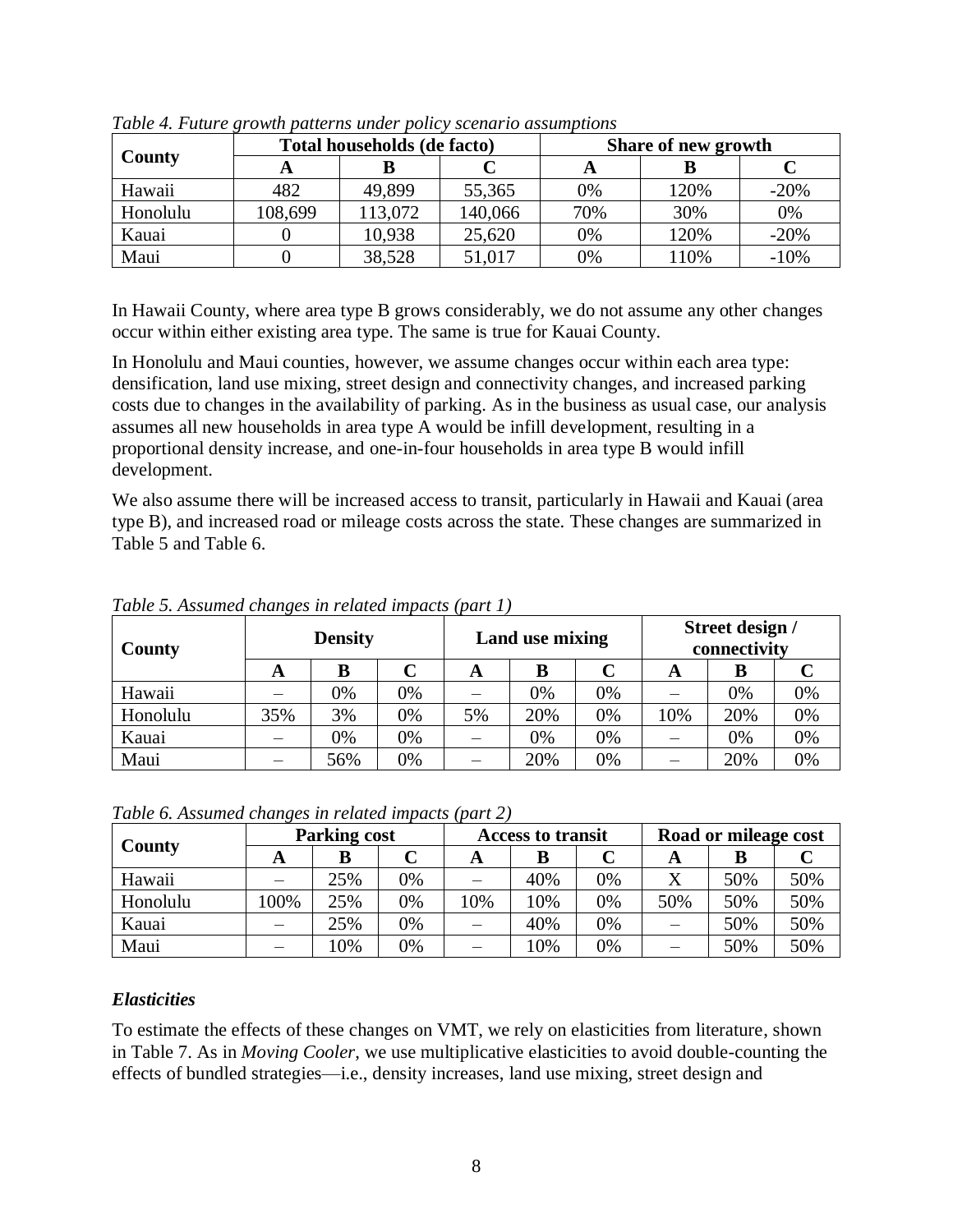connectivity, and parking costs. Other strategies—transit improvements and pricing—are considered as additive effects.

| <b>Policy effect</b>       | <b>Source</b>       | <b>Elasticity</b> |         |  |
|----------------------------|---------------------|-------------------|---------|--|
| Density                    | Stevens 2017        | $-0.10$           |         |  |
| Land use mixing            | Stevens 2017        | $-0.03$           | $-0.47$ |  |
| Street design/connectivity | Stevens 2017        | $-0.14$           |         |  |
| Parking cost               | Kuzmyak et al. 2003 | $-0.30$           |         |  |
| Access to transit          | Stevens 2017        | $-0.05$           |         |  |
| Road/mileage cost          | Hymel & Small 2015  | $-0.20$           |         |  |

*Table 7. Elasticities from literature*

For several effects, Stevens (2017) lists separate elasticities based on studies that control for selfselection. In the case of density increases, this elasticity is twice as large (-0.22). For land use mixing, however, the elasticity actually becomes positive (0.11). To be conservative and to rely on estimates based on a larger number of studies, we use elasticities as reported without controlling for self-selection.

## *Sources*

- Hymel, K. M., & Small, K. A. (2015). The rebound effect for automobile travel: Asymmetric response to price changes and novel features of the 2000s. *Energy Economics*, *49*, 93–103.
- Kuzmyak, J. R., Weinberger, R., Pratt, R. H., & Levinson, H. S. (2003). Parking Management and Supply. In *TCRP Report 95: Traveler Response to Transportation System Changes*. Washington, DC: Transportation Research Board.
- Stevens, M. R. (2017). Does Compact Development Make People Drive Less? *Journal of the American Planning Association*, *83*(1), 7–18.

## *Final VMT estimate*

These assumptions result in estimates of total household VMT by county. Total VMT was estimated as in the business as usual estimate, but with some variations:

- Non-household, non-transit VMT changes in proportion to household VMT;
- Bus and paratransit VMT increase by 25% due to increased service;
- Truck VMT increases at the same rate as in the business as usual case;
- Honolulu's high capacity rail project reduces VMT by 158 million each year beginning in 2025.

As a result, we calculate that total VMT in Hawaii can be reduced by 7.3 percent over 30 years, a 20.5 percent reduction from the business as usual growth trend.

# *Individual policies and programs*

Disregarding any of the individual policies or programs above limits the overall impact of our policy recommendations. Without land use, parking, and street design impacts, for example, the reduction from BAU is only estimated to be 11.1 percent (an overall increase of 3.6 percent over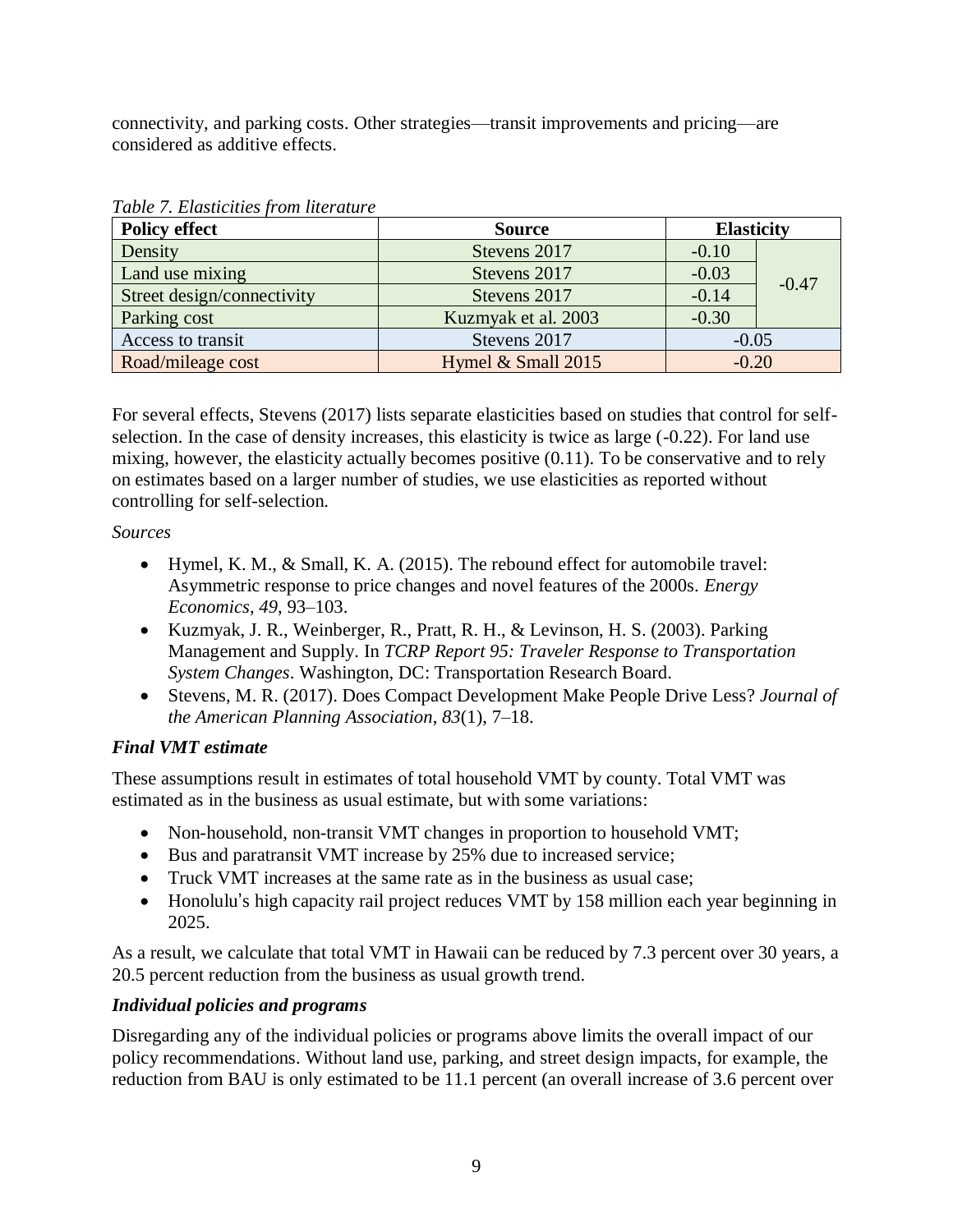30 years). Similarly, the reduction from BAU without road or mileage pricing is only 10.5 percent. The sensitivity of our estimates to different impacts are shown in Table 8.

| <b>Conditions</b>               | <b>VMT</b> | <b>Change from</b><br>current | <b>Change from</b><br><b>BAU</b> | <b>Share of</b><br>total change |
|---------------------------------|------------|-------------------------------|----------------------------------|---------------------------------|
| Current                         | 11,132     | $0.0\%$                       |                                  |                                 |
| Business as usual (BAU)         | 12,978     | 16.6%                         | 0.0%                             |                                 |
| Policy scenario                 | 10,316     | $-7.3%$                       | $-20.5%$                         | 100.0%                          |
| No inward growth                | 10,748     | $-3.4%$                       | $-17.2%$                         | 83.8%                           |
| No land use mixing              | 10,335     | $-7.2%$                       | $-20.4%$                         | 99.3%                           |
| No street design/connectivity   | 10,415     | $-6.4%$                       | $-19.7%$                         | 96.3%                           |
| No parking cost                 | 11,078     | $-0.5\%$                      | $-14.6%$                         | 71.4%                           |
| No land use, parking, or design | 11,535     | 3.6%                          | $-11.1%$                         | 54.2%                           |
| No new transit                  | 10,362     | $-6.9\%$                      | $-20.2%$                         | 98.3%                           |
| No road/mileage cost            | 11,614     | 4.3%                          | $-10.5%$                         | 51.2%                           |

*Table 8. Resulting VMT reductions under various conditions*

Some factors like land use mixing and transit have small overall impacts on their own, but should be considered important for meeting these goals, nonetheless. New transit, for example, will likely be essential for meeting increased density and parking management goals and potentially just as important for justifying road and mileage pricing, from a political standpoint.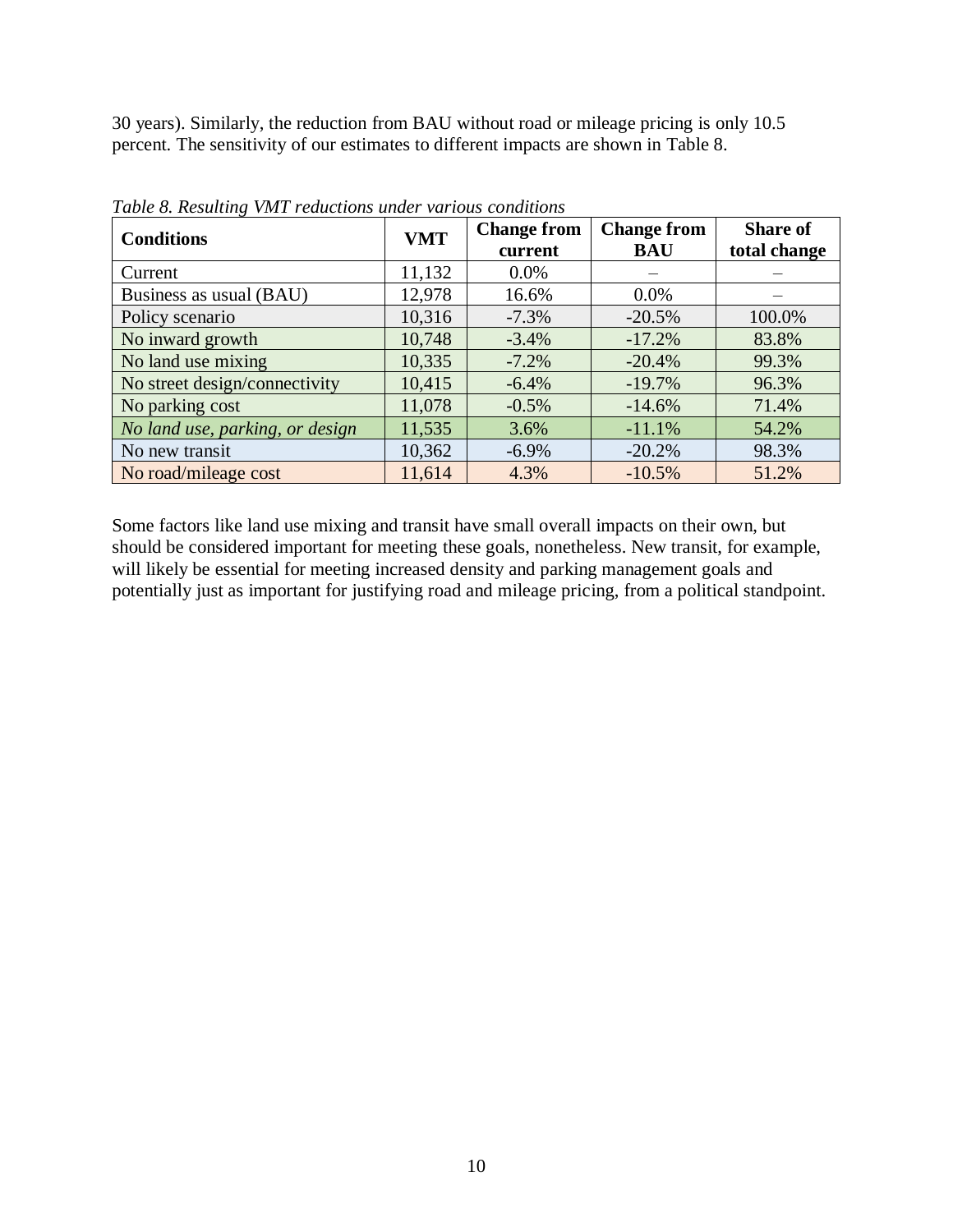| Table A-1. VMT forecast (in millions) by county and source under business as usual conditions |          |            |             |               |           |              |             |              |  |  |
|-----------------------------------------------------------------------------------------------|----------|------------|-------------|---------------|-----------|--------------|-------------|--------------|--|--|
| Year                                                                                          | County   | <b>Bus</b> | Paratransit | <b>Trucks</b> | Household | <b>Other</b> | <b>HART</b> | <b>Total</b> |  |  |
| 2016                                                                                          | Hawaii   | 4.601      | 1.970       | 5.593         | 2116.101  | 75.703       | 0.000       | 2203.967     |  |  |
| 2020                                                                                          | Hawaii   | 4.712      | 2.018       | 7.119         | 2167.307  | 77.535       | 0.000       | 2258.690     |  |  |
| 2025                                                                                          | Hawaii   | 4.852      | 2.077       | 9.026         | 2231.315  | 79.825       | 0.000       | 2327.094     |  |  |
| 2030                                                                                          | Hawaii   | 4.991      | 2.137       | 10.933        | 2295.322  | 82.114       | 0.000       | 2395.498     |  |  |
| 2035                                                                                          | Hawaii   | 5.130      | 2.196       | 12.841        | 2359.330  | 84.404       | 0.000       | 2463.902     |  |  |
| 2040                                                                                          | Hawaii   | 5.269      | 2.256       | 14.748        | 2423.338  | 86.694       | 0.000       | 2532.306     |  |  |
| 2045                                                                                          | Hawaii   | 5.408      | 2.316       | 16.656        | 2487.346  | 88.984       | 0.000       | 2600.709     |  |  |
| 2016                                                                                          | Honolulu | 13.160     | 5.634       | 15.996        | 6052.503  | 216.526      | 0.000       | 6303.820     |  |  |
| 2020                                                                                          | Honolulu | 13.478     | 5.771       | 20.361        | 6198.964  | 221.766      | 0.000       | 6460.340     |  |  |
| 2025                                                                                          | Honolulu | 13.877     | 5.941       | 25.816        | 6382.040  | 228.315      | $-157.680$  | 6498.309     |  |  |
| 2030                                                                                          | Honolulu | 14.275     | 6.112       | 31.272        | 6565.116  | 234.865      | $-157.680$  | 6693.959     |  |  |
| 2035                                                                                          | Honolulu | 14.673     | 6.282       | 36.728        | 6748.192  | 241.414      | $-157.680$  | 6889.609     |  |  |
| 2040                                                                                          | Honolulu | 15.071     | 6.453       | 42.183        | 6931.268  | 247.964      | $-157.680$  | 7085.258     |  |  |
| 2045                                                                                          | Honolulu | 15.469     | 6.623       | 47.639        | 7114.344  | 254.513      | $-157.680$  | 7280.908     |  |  |
| 2016                                                                                          | Kauai    | 1.651      | 0.707       | 2.007         | 759.320   | 27.164       | 0.000       | 790.849      |  |  |
| 2020                                                                                          | Kauai    | 1.691      | 0.724       | 2.554         | 777.694   | 27.822       | 0.000       | 810.485      |  |  |
| 2025                                                                                          | Kauai    | 1.741      | 0.745       | 3.239         | 800.662   | 28.643       | 0.000       | 835.030      |  |  |
| 2030                                                                                          | Kauai    | 1.791      | 0.767       | 3.923         | 823.630   | 29.465       | 0.000       | 859.576      |  |  |
| 2035                                                                                          | Kauai    | 1.841      | 0.788       | 4.608         | 846.598   | 30.287       | 0.000       | 884.121      |  |  |
| 2040                                                                                          | Kauai    | 1.891      | 0.810       | 5.292         | 869.565   | 31.108       | 0.000       | 908.666      |  |  |
| 2045                                                                                          | Kauai    | 1.941      | 0.831       | 5.977         | 892.533   | 31.930       | 0.000       | 933.212      |  |  |
| 2016                                                                                          | Maui     | 3.827      | 1.639       | 4.652         | 1760.177  | 62.970       | 0.000       | 1833.264     |  |  |
| 2020                                                                                          | Maui     | 3.920      | 1.678       | 5.921         | 1802.770  | 64.493       | 0.000       | 1878.783     |  |  |
| 2025                                                                                          | Maui     | 4.036      | 1.728       | 7.508         | 1856.012  | 66.398       | 0.000       | 1935.681     |  |  |
| 2030                                                                                          | Maui     | 4.151      | 1.777       | 9.094         | 1909.254  | 68.303       | 0.000       | 1992.580     |  |  |
| 2035                                                                                          | Maui     | 4.267      | 1.827       | 10.681        | 1962.495  | 70.208       | 0.000       | 2049.478     |  |  |
| 2040                                                                                          | Maui     | 4.383      | 1.877       | 12.268        | 2015.737  | 72.112       | 0.000       | 2106.377     |  |  |
| 2045                                                                                          | Maui     | 4.499      | 1.926       | 13.854        | 2068.979  | 74.017       | 0.000       | 2163.275     |  |  |

<span id="page-11-0"></span>**Appendix A. VMT forecasts by county, vehicle type and year**